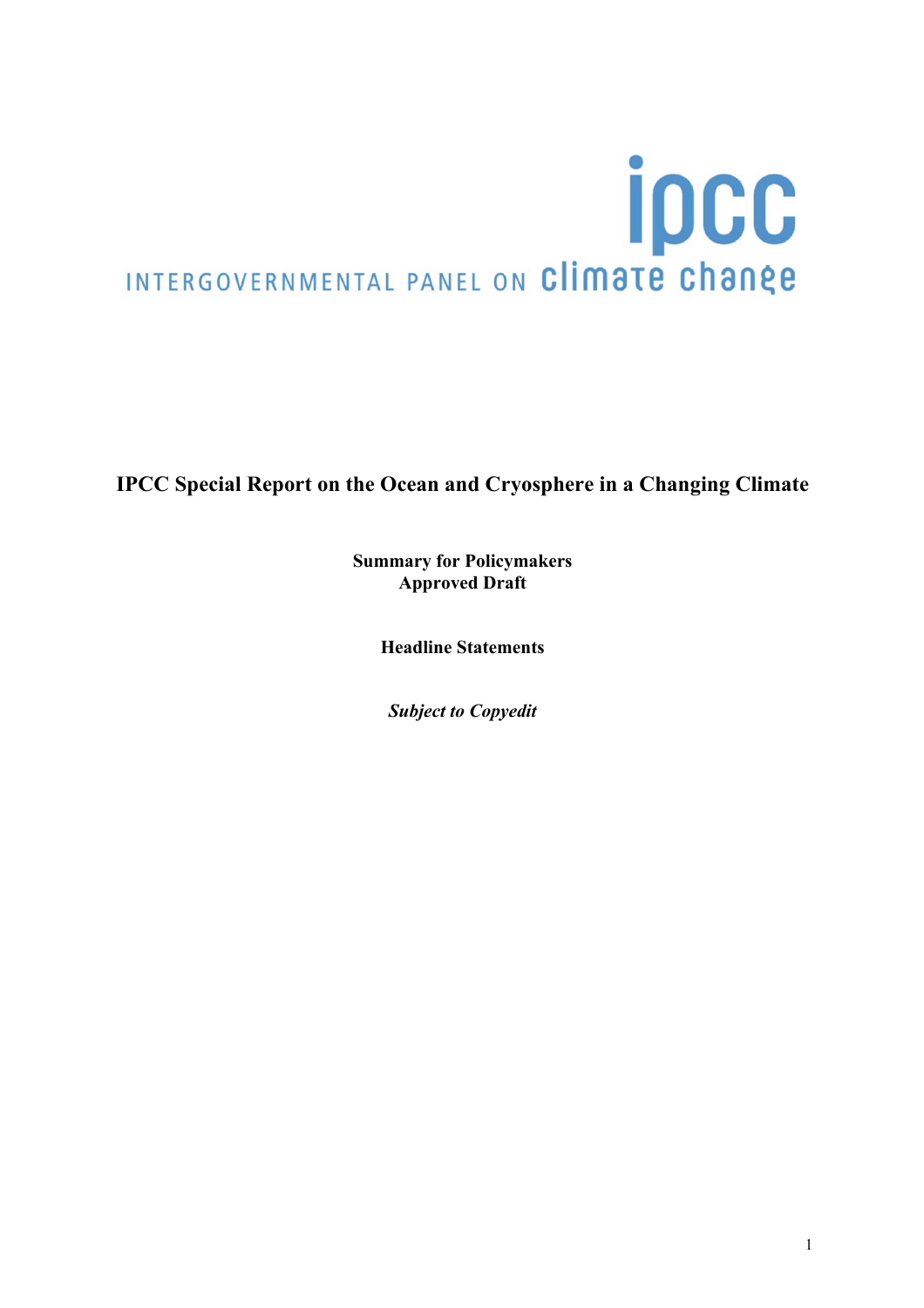# **A. OBSERVED CHANGES AND IMPACTS**

#### *Observed Physical Changes*

**A1. Over the last decades, global warming has led to widespread shrinking of the cryosphere, with mass loss from ice sheets and glaciers (***very high confidence***), reductions in snow cover (***high confidence***) and Arctic sea ice extent and thickness (***very high confidence***), and increased permafrost temperature (***very high confidence***). {2.2, 3.2, 3.3, 3.4, Figures SPM.1, SPM.2}**

**A2. It is** *virtually certain* **that the global ocean has warmed unabated since 1970 and has taken up more than 90% of the excess heat in the climate system (***high confidence***). Since 1993, the rate of ocean warming has more than doubled (***likely***). Marine heatwaves have very likely doubled in frequency since 1982 and are increasing in intensity (***very high confidence***). By absorbing more CO2, the ocean has undergone increasing surface acidification (***virtually certain***). A loss of oxygen has occurred from the surface to 1000 m (***medium confidence***). {1.4, 3.2, 5.2, 6.4, 6.7, Figures SPM.1, SPM.2}**

**A3. Global mean sea level (GMSL) is rising, with acceleration in recent decades due to increasing rates of ice loss from the Greenland and Antarctic ice sheets (***very high confidence***), as well as continued glacier mass loss and ocean thermal expansion. Increases in tropical cyclone winds and rainfall, and increases in extreme waves, combined with relative sea level rise, exacerbate extreme sea level events and coastal hazards (***high confidence***). {3.3; 4.2; 6.2; 6.3; 6.8; Figures SPM.1, SPM.2, SPM.4, SPM.5}**

## *Observed Impacts on Ecosystems*

**A4. Cryospheric and associated hydrological changes have impacted terrestrial and freshwater species and ecosystems in high mountain and polar regions through the appearance of land previously covered by ice, changes in snow cover, and thawing permafrost. These changes have contributed to changing the seasonal activities, abundance and distribution of ecologically, culturally, and economically important plant and animal species, ecological disturbances, and ecosystem functioning. (***high confidence***) {2.3.2, 2.3.3, 3.4.1, 3.4.3, Box 3.4, Figure SPM.2}**

**A5. Since about 1950 many marine species across various groups have undergone shifts in geographical range and seasonal activities in response to ocean warming, sea ice change and biogeochemical changes, such as oxygen loss, to their habitats (***high confidence***). This has resulted in shifts in species composition, abundance and biomass production of ecosystems, from the equator to the poles. Altered interactions between species have caused cascading impacts on ecosystem structure and functioning (***medium confidence***). In some marine ecosystems species are impacted by both the effects of fishing and climate changes (***medium confidence***). {3.2.3, 3.2.4, Box 3.4, 5.2.3, 5.3, 5.4.1, Figure SPM.2}**

**A6. Coastal ecosystems are affected by ocean warming, including intensified marine heatwaves, acidification, loss of oxygen, salinity intrusion and sea level rise, in combination with adverse effects from human activities on ocean and land (high confidence). Impacts are already observed on habitat area and biodiversity, as well as ecosystem functioning and services (***high confidence***). {4.3.2, 4.3.3, 5.3, 5.4.1, 6.4.2, Figure SPM.2}**

#### *Observed Impacts on People and Ecosystem Services*

**A7. Since the mid-20th century, the shrinking cryosphere in the Arctic and high-mountain areas has led to predominantly negative impacts on food security, water resources, water quality, livelihoods, health and well-being, infrastructure, transportation, tourism and recreation, as well as culture of human societies, particularly for Indigenous peoples (***high confidence***). Costs**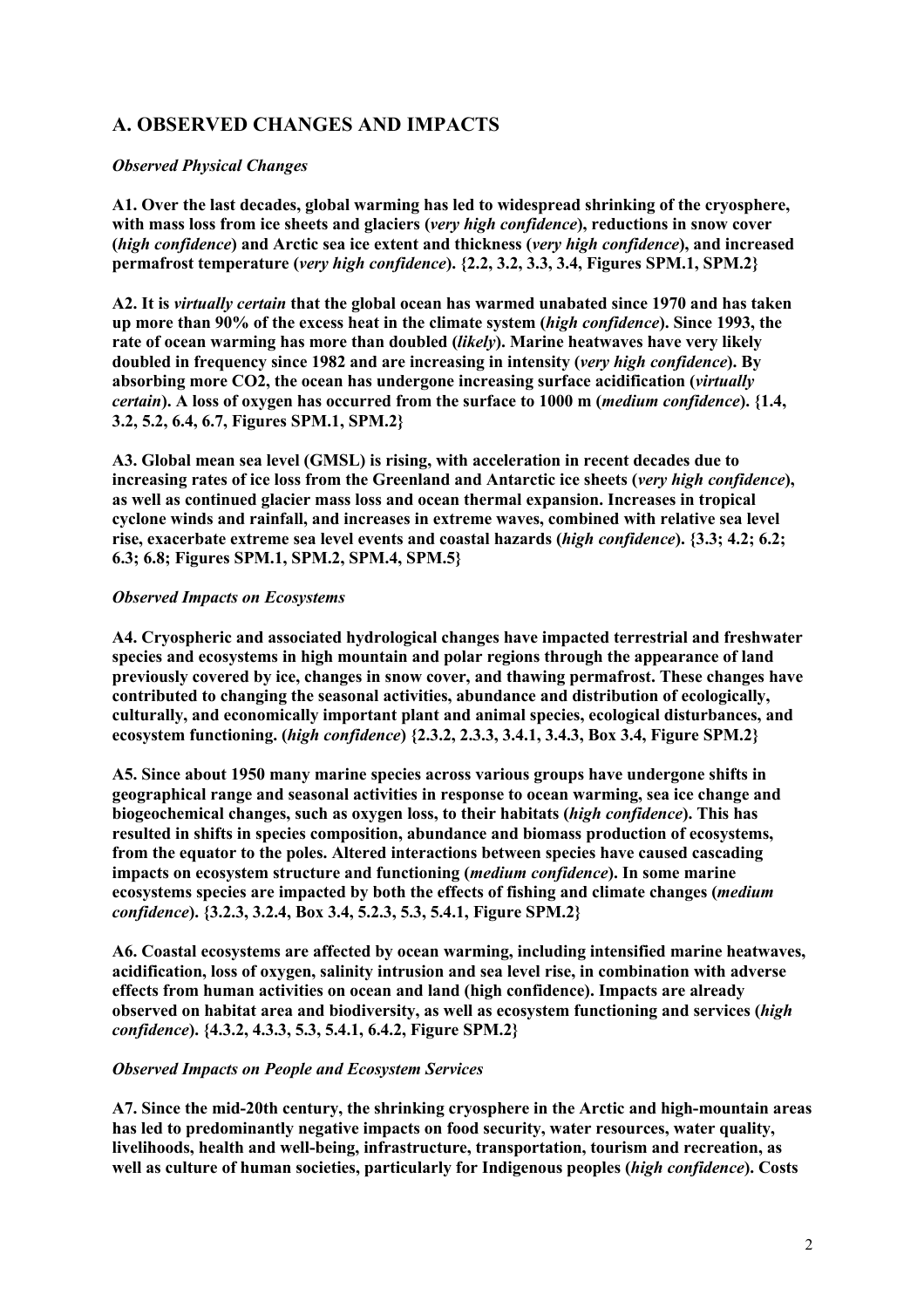**and benefits have been unequally distributed across populations and regions. Adaptation efforts have benefited from the inclusion of Indigenous knowledge and local knowledge (***high confidence***). {1.1, 1.5, 1.6.2, 2.3, 2.4, 3.4, 3.5, Figure SPM.2}**

**A8. Changes in the ocean have impacted marine ecosystems and ecosystem services with regionally diverse outcomes, challenging their governance (***high confidence***). Both positive and negative impacts result for food security through fisheries (***medium confidence***), local cultures and livelihoods (***medium confidence***), and tourism and recreation (***medium confidence***). The impacts on ecosystem services have negative consequences for health and well-being (***medium confidence***), and for Indigenous peoples and local communities dependent on fisheries (***high confidence***). {1.1, 1.5, 3.2.1, 5.4.1, 5.4.2, Figure SPM.2}**

**A9. Coastal communities are exposed to multiple climate-related hazards, including tropical cyclones, extreme sea levels and flooding, marine heatwaves, sea ice loss, and permafrost thaw (***high confidence***). A diversity of responses has been implemented worldwide, mostly after extreme events, but also some in anticipation of future sea level rise, e.g., in the case of large infrastructure. {3.2.4, 3.4.3, 4.3.2, 4.3.3, 4.3.4, 4.4.2, 5.4.2, 6.2, 6.4.2, 6.8, Box 6.1, Cross Chapter Box 9, Figure SPM.5}**

# **B. PROJECTED CHANGES AND RISKS**

# *Projected Physical Changes1*

**B1. Global-scale glacier mass loss, permafrost thaw, and decline in snow cover and Arctic sea ice extent are projected to continue in the near-term (2031–2050) due to surface air temperature increases (***high confidence***), with unavoidable consequences for river runoff and local hazards (***high confidence***). The Greenland and Antarctic Ice Sheets are projected to lose mass at an increasing rate throughout the 21st century and beyond (***high confidence***).The rates and magnitudes of these cryospheric changes are projected to increase further in the second half of the 21st century in a high greenhouse gas emissions scenario (***high confidence***). Strong reductions in greenhouse gas emissions in the coming decades are projected to reduce further changes after 2050 (***high confidence***). {2.2, 2.3, Cross-Chapter Box 6 in Chapter 2, 3.3, 3.4, Figure SPM.1, SPM Box SPM.1}**

**B2. Over the 21st century, the ocean is projected to transition to unprecedented conditions with increased temperatures (***virtually certain***), greater upper ocean stratification (***very likely***), further acidification (***virtually certain***), oxygen decline (***medium confidence***), and altered net primary production (***low confidence***). Marine heatwaves (***very high confidence***) and extreme El Niño and La Niña events (***medium confidence***) are projected to become more frequent. The Atlantic Meridional Overturning Circulation (AMOC) is projected to weaken (***very likely***). The rates and magnitudes of these changes will be smaller under scenarios with low greenhouse gas emissions (***very likely***). {3.2; 5.2; 6.4; 6.5; 6.7; Box 5.1; Figures SPM.1, SPM.3}**

**B3. Sea level continues to rise at an increasing rate. Extreme sea level events that are historically rare (once per century in the recent past) are projected to occur frequently (at least once per year) at many locations by 2050 in all RCP scenarios, especially in tropical regions (***high confidence***). The increasing frequency of high water levels can have severe impacts in many locations depending on exposure (***high confidence***).**

**Sea level rise is projected to continue beyond 2100 in all RCP scenarios. For a high emissions scenario (RCP8.5), projections of global sea level rise by 2100 are greater than in AR5 due to a** 

<sup>&</sup>lt;sup>1</sup> This report primarily uses RCP2.6 and RCP8.5 for the following reasons: These scenarios largely represent the assessed range for the topics covered in this report; they largely represent what is covered in the assessed literature, based on CMIP5; and they allow a consistent narrative about projected changes. RCP4.5 and RCP6.0 are not available for all topics addressed in the report. {Box SPM.1}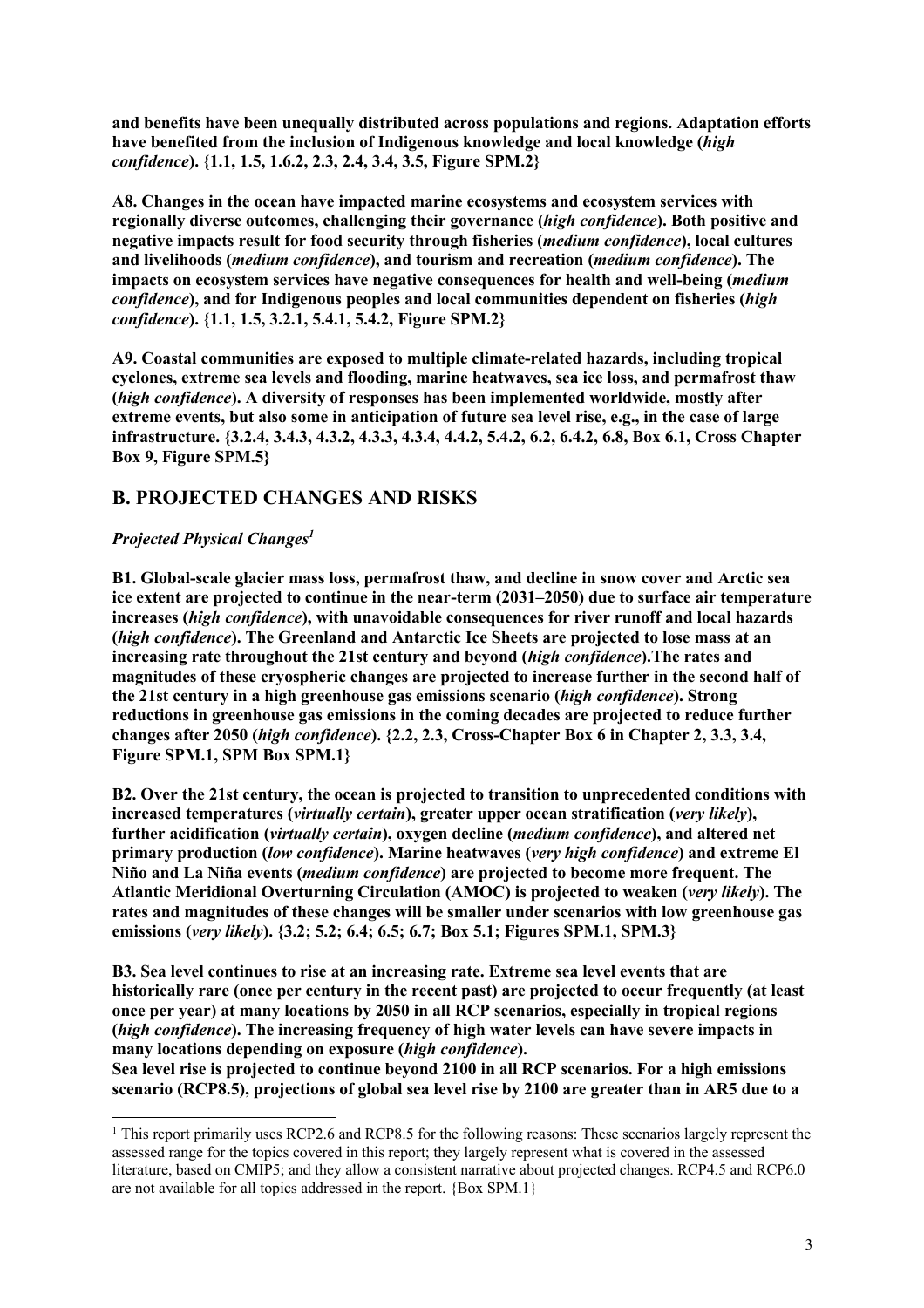**larger contribution from the Antarctic Ice Sheet (***medium confidence***). In coming centuries under RCP8.5, sea level rise is projected to exceed rates of several centimetres per year resulting in multi-metre rise (***medium confidence***), while for RCP2.6 sea level rise is projected to be limited to around 1m in 2300 (***low confidence***). Extreme sea levels and coastal hazards will be exacerbated by projected increases in tropical cyclone intensity and precipitation (***high confidence***). Projected changes in waves and tides vary locally in whether they amplify or ameliorate these hazards (***medium confidence***).{Cross-Chapter Box 5 in Chapter 1; Cross-Chapter Box 8 in Chapter 3; 4.1; 4.2; 5.2.2, 6.3.1; Figures SPM.1, SPM.4, SPM.5}**

### *Projected Risks for Ecosystems*

**B.4 Future land cryosphere changes will continue to alter terrestrial and freshwater ecosystems in high-mountain and polar regions with major shifts in species distributions resulting in changes in ecosystem structure and functioning, and eventual loss of globally unique biodiversity (***medium confidence***). Wildfire is projected to increase significantly for the rest of this century across most tundra and boreal regions, and also in some mountain regions (***medium confidence***). {2.3.3, Box 3.4, 3.4.3}**

**B5. A decrease in global biomass of marine animal communities, their production, and fisheries catch potential, and a shift in species composition are projected over the 21st century in ocean ecosystems from the surface to the deep seafloor under all emission scenarios (***medium confidence***). The rate and magnitude of decline are projected to be highest in the tropics (***high confidence***), whereas impacts remain diverse in polar regions (***medium confidence***) and increase for high emission scenarios. Ocean acidification (***medium confidence***), oxygen loss (***medium confidence***) and reduced sea ice extent (***medium confidence***) as well as non-climatic human activities (***medium confidence***) have the potential to exacerbate these warming-induced ecosystem impacts. {3.2.3, 3.3.3, 5.2.2, 5.2.3, 5.2.4, 5.4.1, Figure SPM.3}**

**B6. Risks of severe impacts on biodiversity, structure and function of coastal ecosystems are projected to be higher for elevated temperatures under high compared to low emissions scenarios in the 21st century and beyond. Projected ecosystem responses include losses of species habitat and diversity, and degradation of ecosystem functions. The capacity of organisms and ecosystems to adjust and adapt is higher at lower emissions scenarios (***high confidence***). For sensitive ecosystems such as seagrass meadows and kelp forests, high risks are projected if global warming exceeds 2°C above pre-industrial temperature, combined with other climate-related hazards (***high confidence***). Warm water corals are at high risk already and are projected to transition to very high risk even if global warming is limited to 1.5°C (***very high confidence***). {4.3.3, 5.3, 5.5, Figure SPM.3}**

#### *Projected Risks for People and Ecosystem Services*

**B7. Future cryosphere changes on land are projected to affect water resources and their uses, such as hydropower (***high confidence***) and irrigated agriculture in and downstream of highmountain areas (***medium confidence***), as well as livelihoods in the Arctic (***medium confidence***). Changes in floods, avalanches, landslides, and ground destabilization are projected to increase risk for infrastructure, cultural, tourism, and recreational assets (***medium confidence***). {2.3, 2.3.1, 3.4.3}**

**B8. Future shifts in fish distribution and decreases in their abundance and fisheries catch potential due to climate change are projected to affect income, livelihoods, and food security of marine resource-dependent communities (***medium confidence***). Long-term loss and degradation of marine ecosystems compromises the ocean's role in cultural, recreational, and intrinsic values important for human identity and well-being (***medium confidence***). {3.2.4, 3.4.3, 5.4.1, 5.4.2, 6.4}**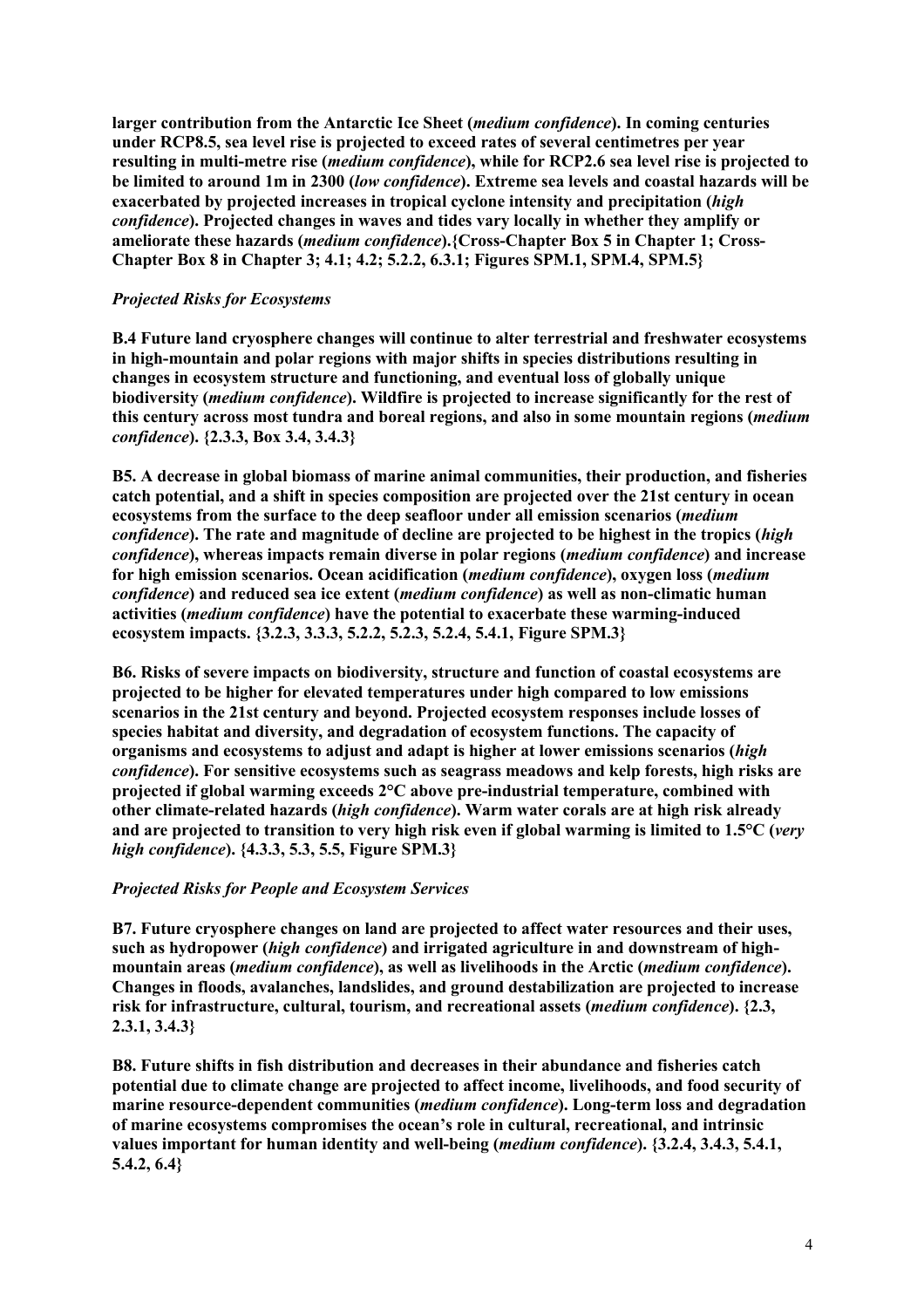**B9. Increased mean and extreme sea level, alongside ocean warming and acidification, are projected to exacerbate risks for human communities in low-lying coastal areas (***high confidence***). In Arctic human communities without rapid land uplift, and in urban atoll islands, risks are projected to be moderate to high even under a low emissions scenario (RCP2.6) (medium confidence), including reaching adaptation limits (***high confidence***). Under a high emissions scenario (RCP8.5), delta regions and resource rich coastal cities are projected to experience moderate to high risk levels after 2050 under current adaptation (***medium confidence***). Ambitious adaptation including transformative governance is expected to reduce risk (***high confidence***), but with context-specific benefits. {4.3.3, 4.3.4, 6.9.2, Cross-chapter Box 9, SM4.3, Figure SPM.5}**

# **C. IMPLEMENTING RESPONSES TO OCEAN AND CRYOSPHERE CHANGE**

# *Challenges*

**C1. Impacts of climate-related changes in the ocean and cryosphere increasingly challenge current governance efforts to develop and implement adaptation responses from local to global scales, and in some cases pushing them to their limits. People with the highest exposure and vulnerability are often those with lowest capacity to respond (***high confidence***). {1.5, 1.7, Cross-Chapter Boxes 2–3 of Chapter 1, 2.3.1, 2.3.2, 2.3.3, 2.4, 3.2.4, 3.4.3, 3.5.2, 3.5.3, 4.1, 4.3.3, 4.4.3, 5.5.2, 5.5.3, 6.9}**

## **Strengthening Response Options**

**C2. The far-reaching services and options provided by ocean and cryosphere-related ecosystems can be supported by protection, restoration, precautionary ecosystem-based management of renewable resource use, and the reduction of pollution and other stressors (***high confidence***). Integrated water management (***medium confidence***) and ecosystem-based adaptation (***high confidence***) approaches lower climate risks locally and provide multiple societal benefits. However, ecological, financial, institutional and governance constraints for such actions exist (***high confidence***), and in many contexts ecosystem-based adaptation will only be effective under the lowest levels of warming (***high confidence***). {2.3.1, 2.3.3, 3.2.4, 3.5.2, 3.5.4, 4.4.2, 5.2.2, 5.4.2, 5.5.1, 5.5.2, Figure SPM.5}**

**C3. Coastal communities face challenging choices in crafting context-specific and integrated responses to sea level rise that balance costs, benefits and trade-offs of available options and that can be adjusted over time (***high confidence***). All types of options, including protection, accommodation, ecosystem-based adaptation, coastal advance and retreat, wherever possible, can play important roles in such integrated responses (***high confidence***). {4.4.2, 4.4.3, 4.4.4, 6.9.1, Cross-Chapter Box 9; Figure SPM.5}**

# *Enabling Conditions*

**C4. Enabling climate resilience and sustainable development depends critically on urgent and ambitious emissions reductions coupled with coordinated sustained and increasingly ambitious adaptation actions (***very high confidence***). Key enablers for implementing effective responses to climate-related changes in the ocean and cryosphere include intensifying cooperation and coordination among governing authorities across spatial scales and planning horizons. Education and climate literacy, monitoring and forecasting, use of all available knowledge sources, sharing of data, information and knowledge, finance, addressing social vulnerability and equity, and institutional support are also essential. Such investments enable capacitybuilding, social learning, and participation in context-specific adaptation, as well as the negotiation of trade-offs and realisation of co-benefits in reducing short-term risks and building**